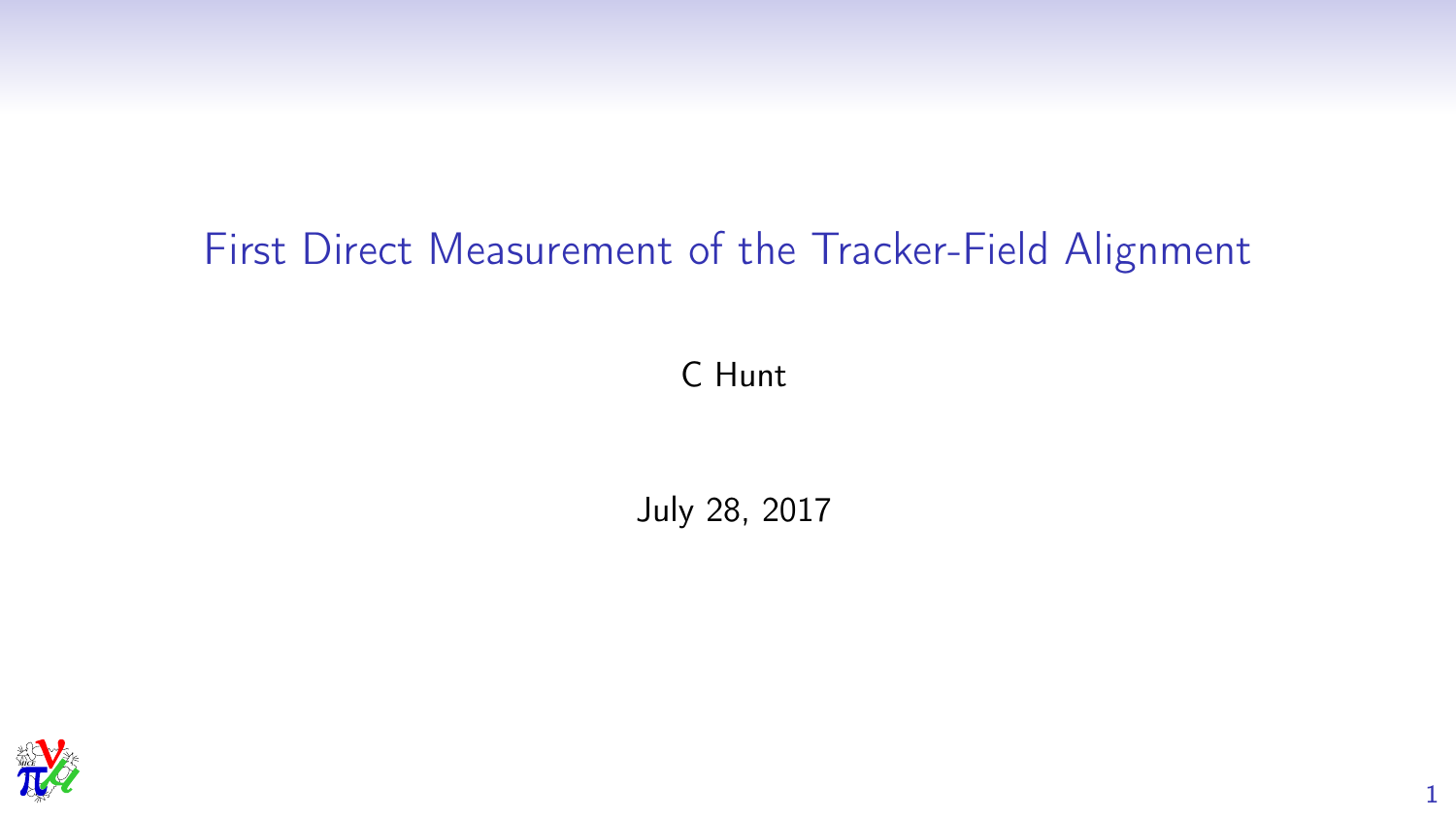# The Idea

- 1. Realise that tracks with  $p_t = 0$  are always coaxial with respect to the magnetic field.
- 2. Make a TOF Cut. We want high momentum muons.
- 3. Select events where a given tracker has precisely 5 spacepoints.
- 4. Perform a simple straight line fit to every event and calculate the Chi-Squared per degree of freedom  $(\chi^2_{\it NDF})$ .
- 5. Select events that have a low  $\chi^2_{\mathit{NDF}}$  these will be approximately paraxial.
- 6. Measure the mean fitted gradient.

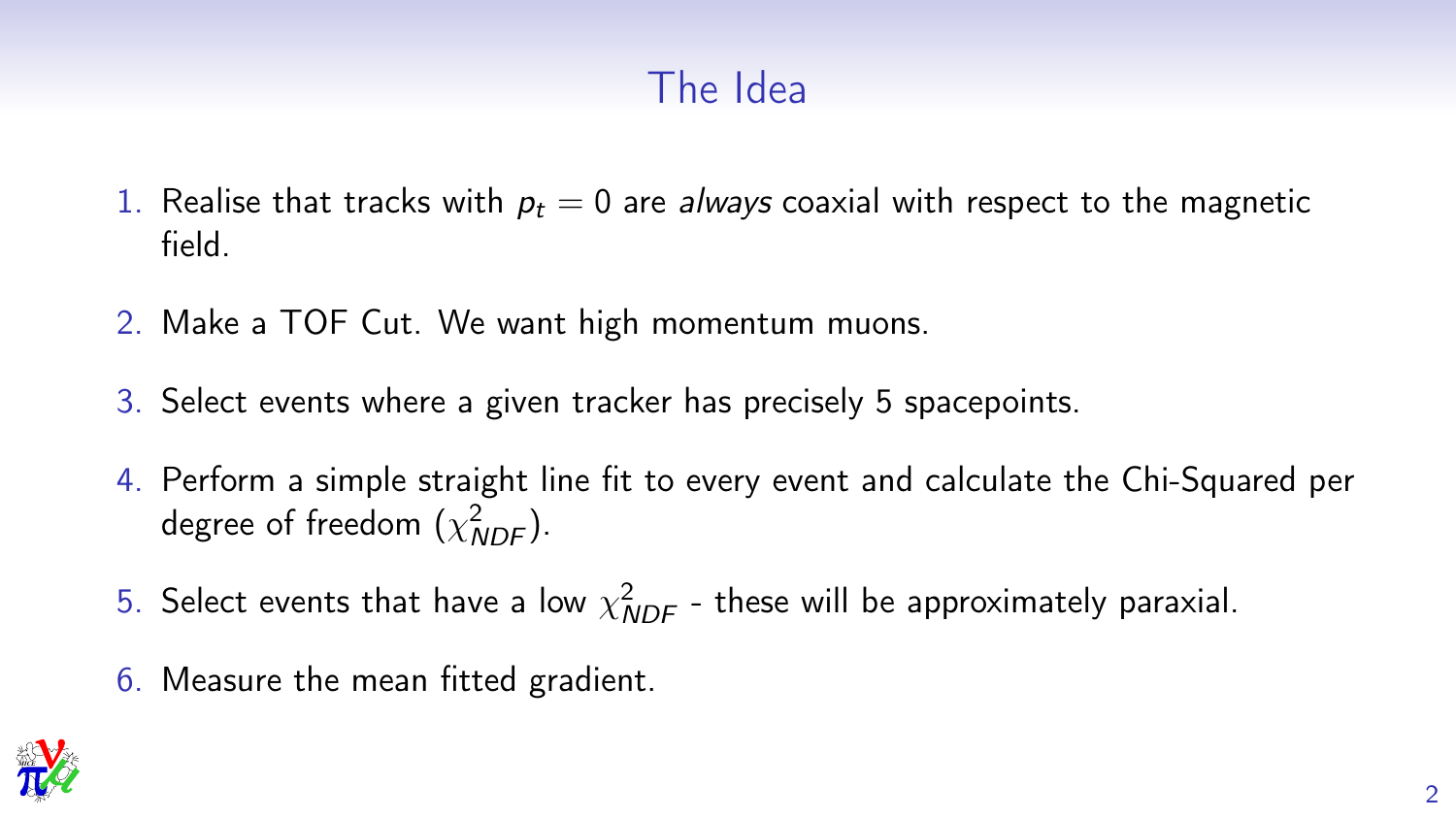#### Comments

- This will be biased by a distribution that is not small with respect to the parent distribution.
- This will be biased by net angular momentum.
- $\bullet$  It seems that as long as the distribution is not biased, large values of  $\chi^2_{\mathit{NDF}}$  will also work: The whole beam actually travels coaxially - as long as it fits within the tracker!
- A balance is required between sample space volume and systematic bias.
- Understanding the remaining systematic corrections is still quite difficult.

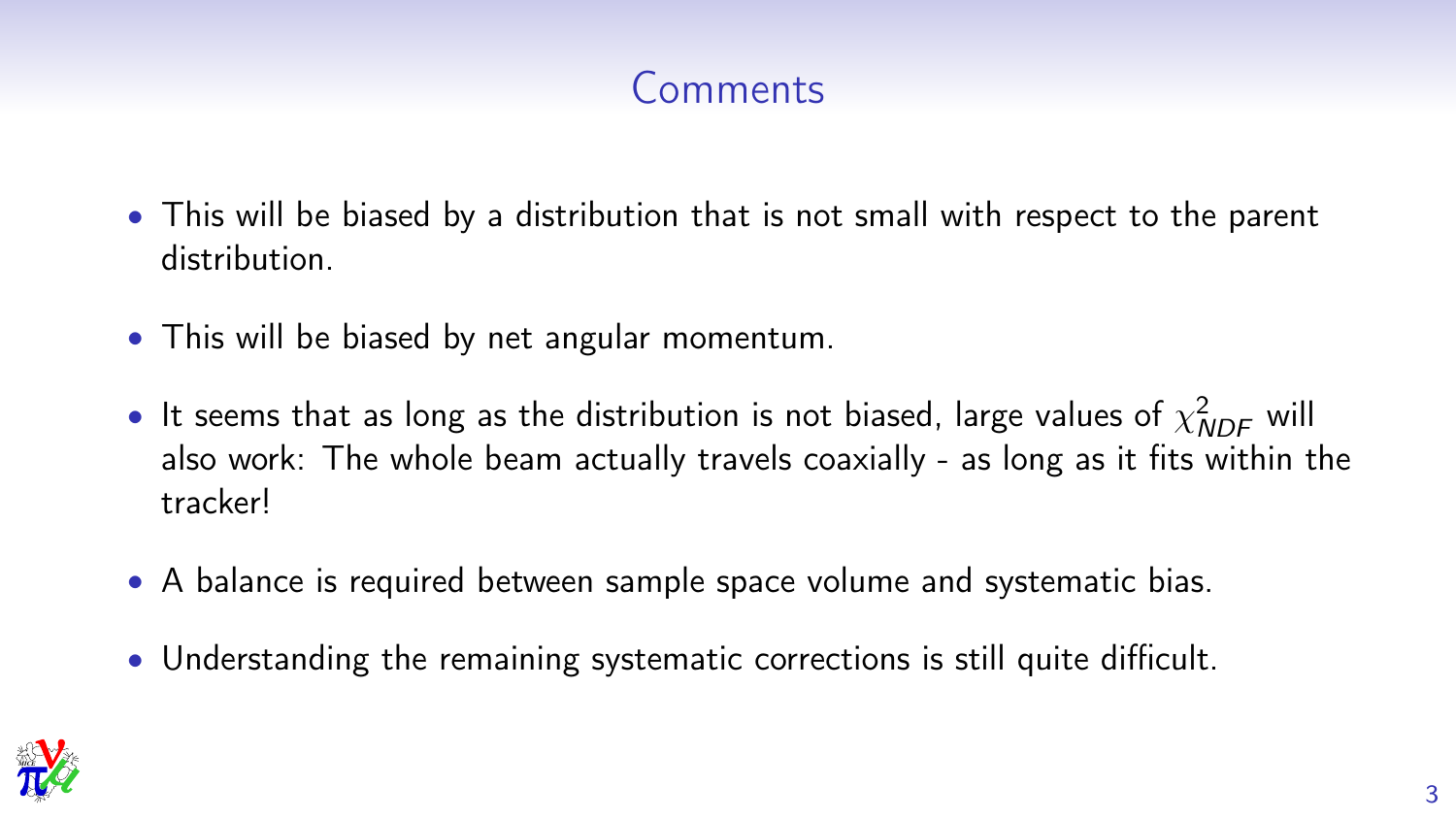# Monte Carlo Model  $\chi^2_{\text{NDF}} = 20 \quad \phi = 0$  mrad



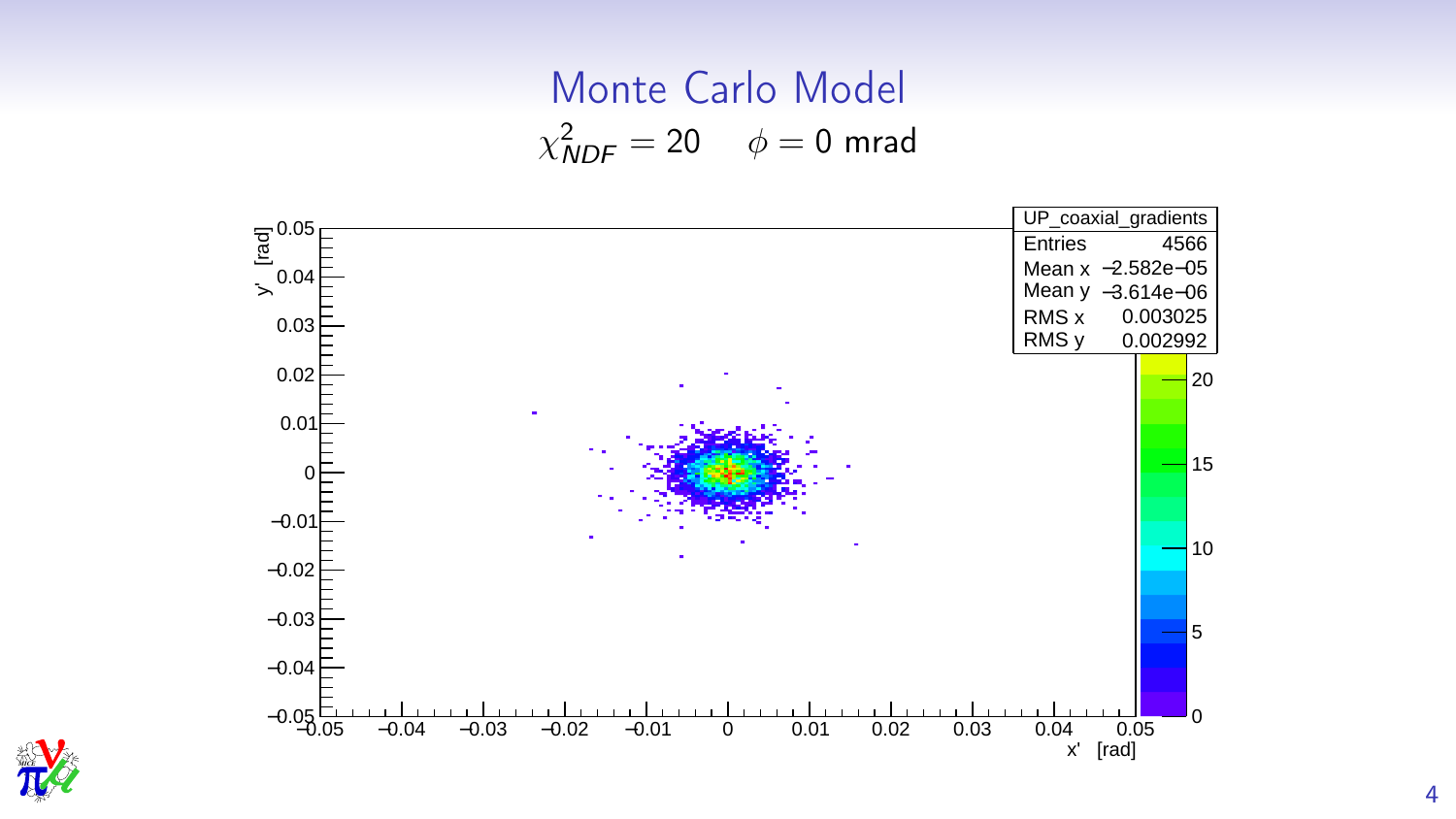# Monte Carlo Model  $\chi^2_{\text{NDF}} = 20 \quad \phi = 10 \text{ mrad}$



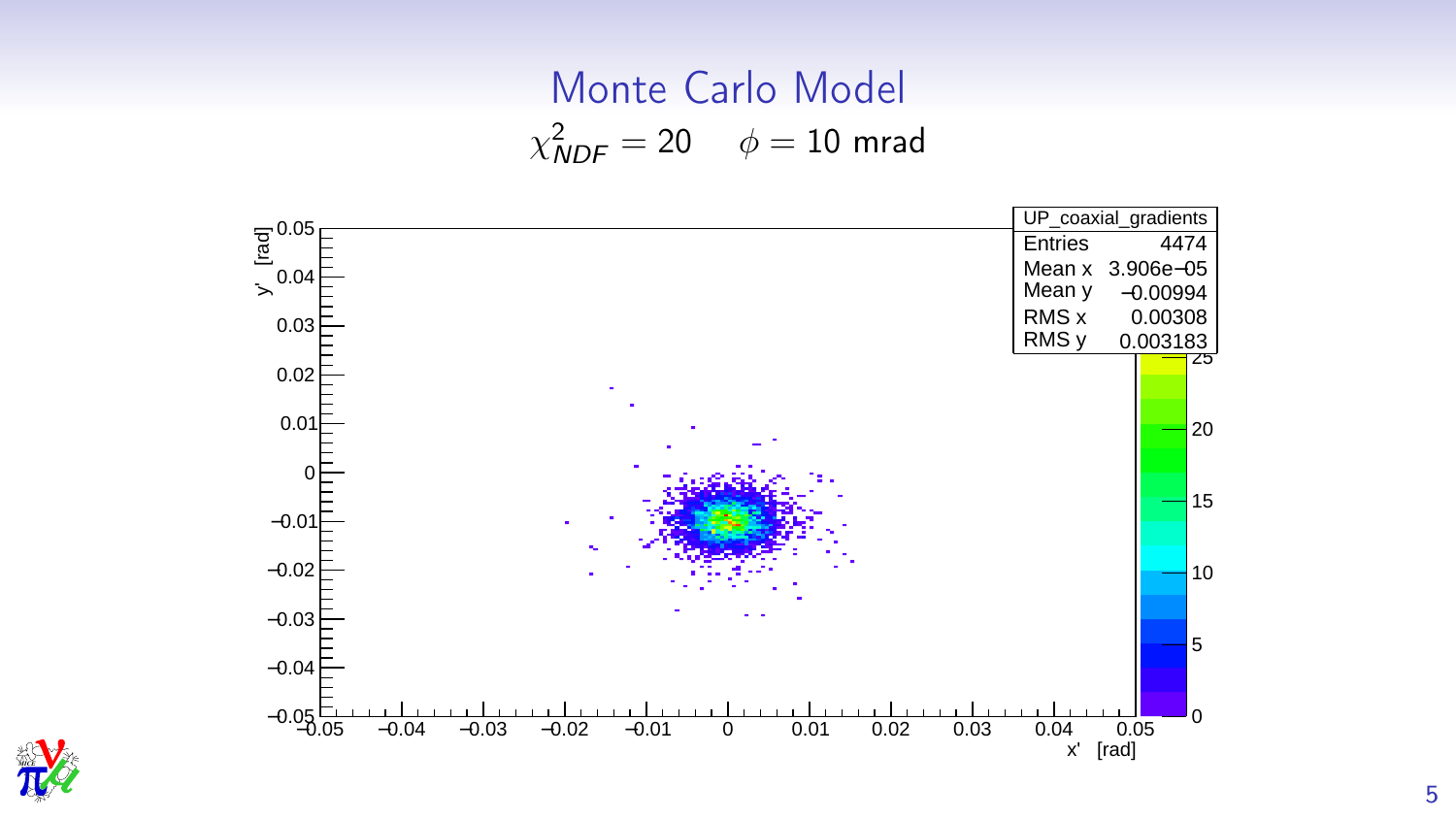# Monte Carlo Model  $\chi^2_{\text{NDF}} = 20$   $\phi = 20$  mrad



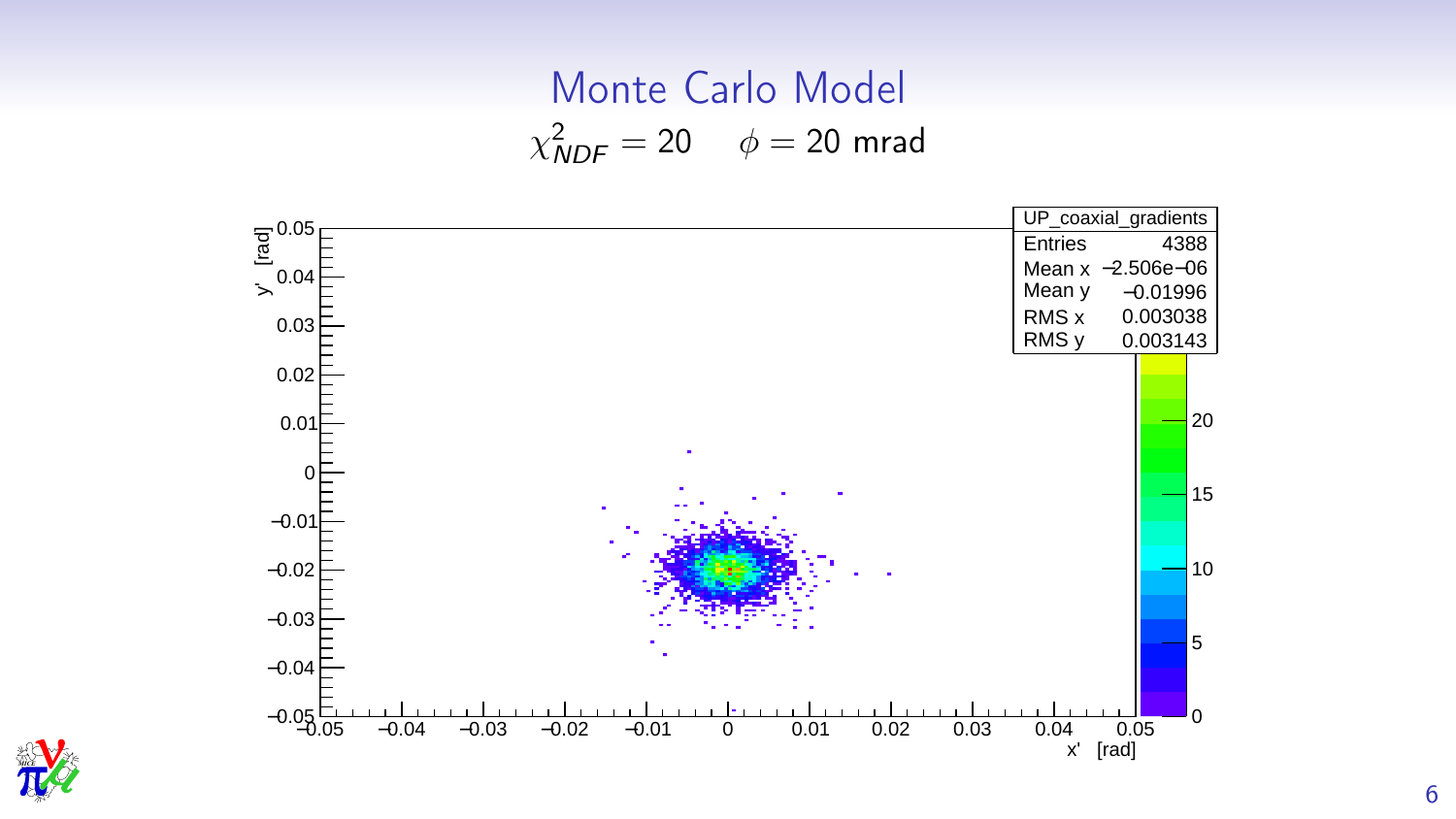# Monte Carlo Model  $\chi^{2}_{\text{NDF}} = 20$  Systematic Deviation



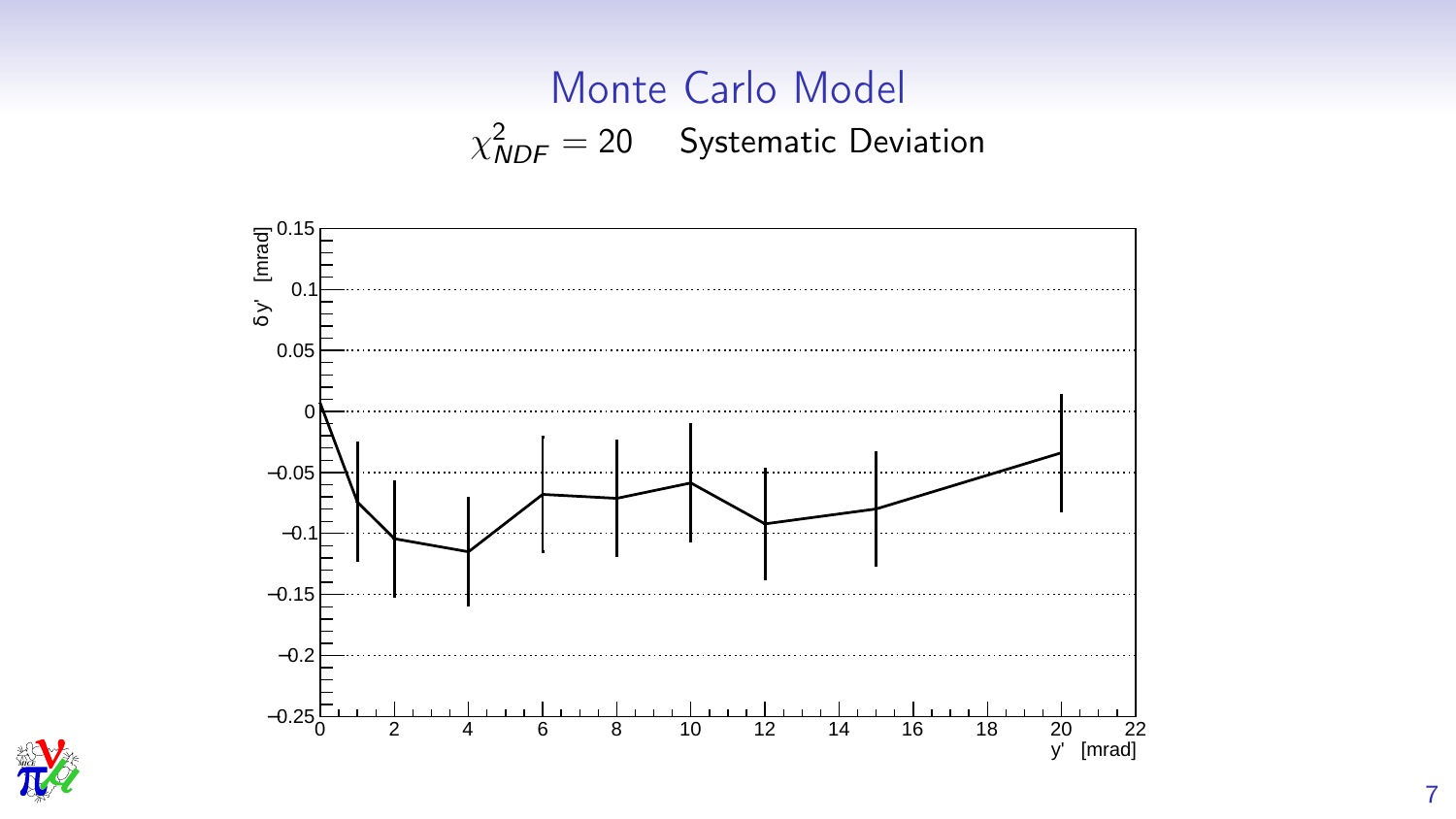#### Monte Carlo Model

Using the MAUS field map, there appears to be a systematic underestimation of approximately 0.08 mrad, with a deviation on the order of 0.04 mrad.

After looking at different initial beams, the method seems very robust and repeatable.

With this level of selection and specific magnetic field there is a minimal systematic dependency on the beam or the configuration.

So we may currently estimate the systematic correction of  $0.08 \pm 0.04$  mrad.

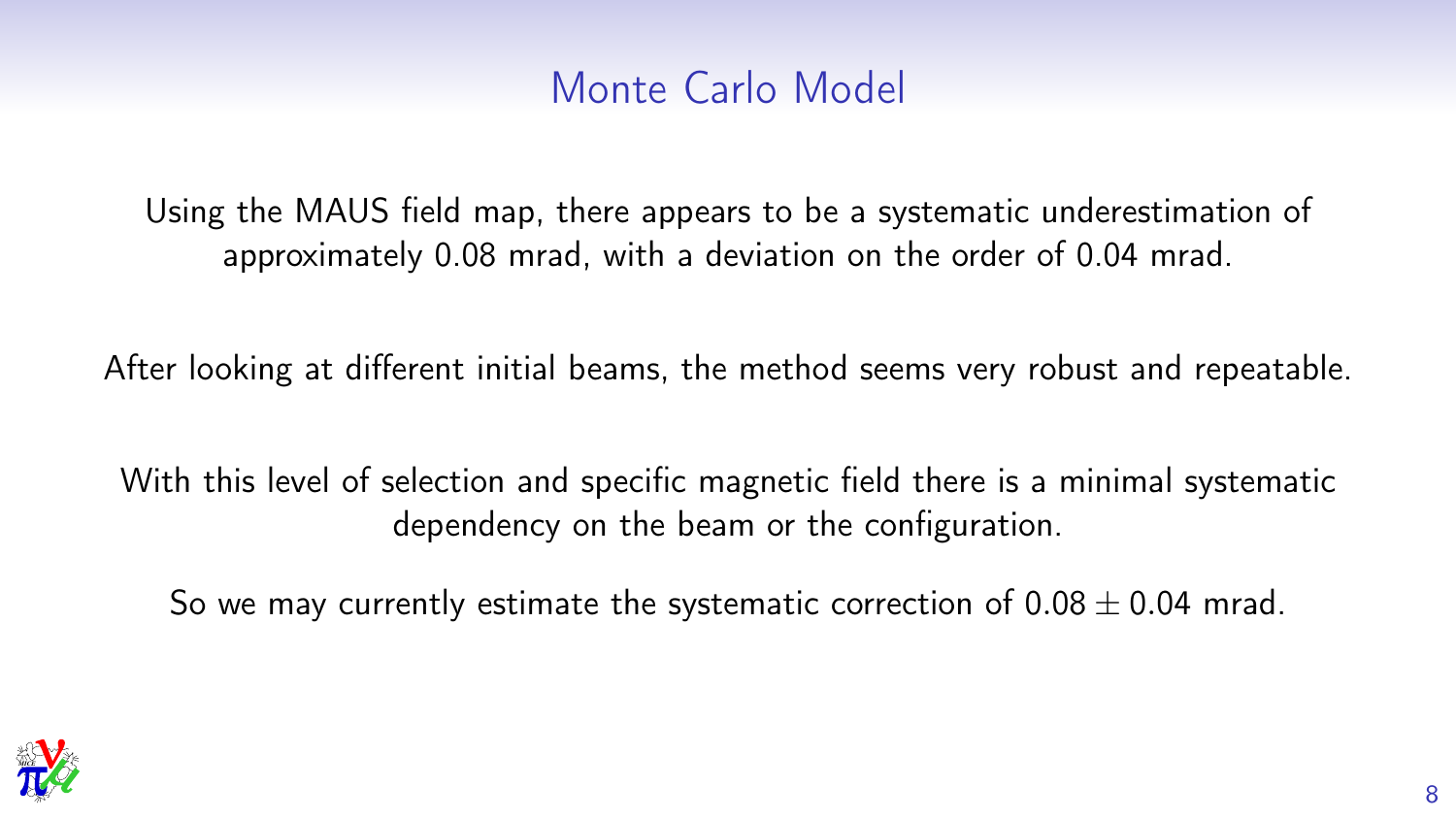#### Data Analysis

I then repeating the procedure using dataset from Run 08681.

#### TOF Cut : 29.0  $\lt T$   $\lt$  32.5 ns

 $\chi^2_{\textit{NDF}} < 20.0$ 

Magnitude corrections from MC study applied applied the precision they were estimated to.